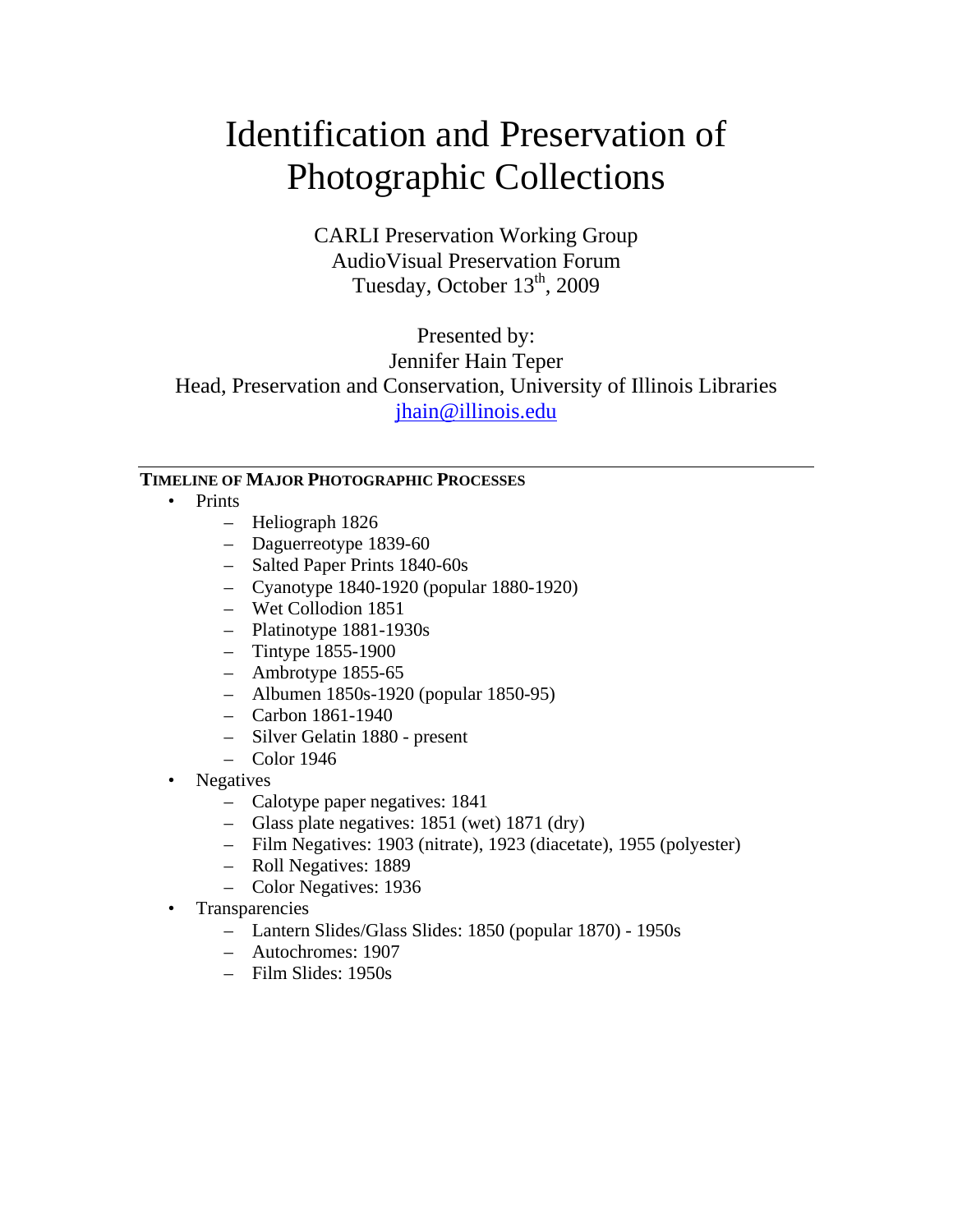#### **WEB RESOURCES**

**Library of Congress** (http://www.loc.gov/preserv/pubscare.html#photo)

Caring For Your Photographic Collections Care, Handling, and Storage of Photographs: Bibliography. Care, Handling, and Storage of Photographs: Information Leaflet. Care, Handling, and Storage of Photographs: Standards. Care, Handling, and Storage of Photographs: Supplies.

**NEDCC** (http://www.nedcc.org/resources/leaflets.list.php) Chapter 5, Photographs: A Short Guide to Film Base Photographic Materials: Identification, Care, and

Duplication Types of Photographs Care of Photographs Creating Long-Lasting Inkjet Prints Preservation of Photographs: Select Bibliography

#### **National Archives and Records Administration (NARA)**

Guide by Formats: http://www.archives.gov/preservation/formats/ Processing of Scrapbooks and Photographs: http://www.archives.gov/preservation/holdings-maintenance/scrapbooks-photosalbums.html Cold Storage: http://www.archives.gov/preservation/storage/cold-storage-photos.html

#### **Image Permanence Institute** http://www.imagepermanenceinstitute.org/

Traditional and Digital Print Stability: http://www.imagepermanenceinstitute.org/shtml\_sub/consumerguide.pdf Graphics Atlas http://www.graphicsatlas.org/ Common Forms of Deterioration http://www.archivaladvisor.org/shtml/gal\_deterioration.shtml

#### **American Institute for Conservation (AIC)**

Caring for Your Treasures: Photographs http://www.conservationus.org/\_data/n\_0001/resources/live/photographs.pdf Photographic Materials Group (photographic conservators) http://206.180.235.133/sg/pmg/

#### **Canadian Conservation Institute (CCI)**

http://www.preservation.gc.ca/howto/articles/photos\_e.asp

#### **Other Resources**

http://www.wilhelm-research.com/book\_toc.html (entire 758 page book) http://www.kodak.com/global/en/professional/support/techPubs/f3/f3.pdf (Kodak Notch Codes)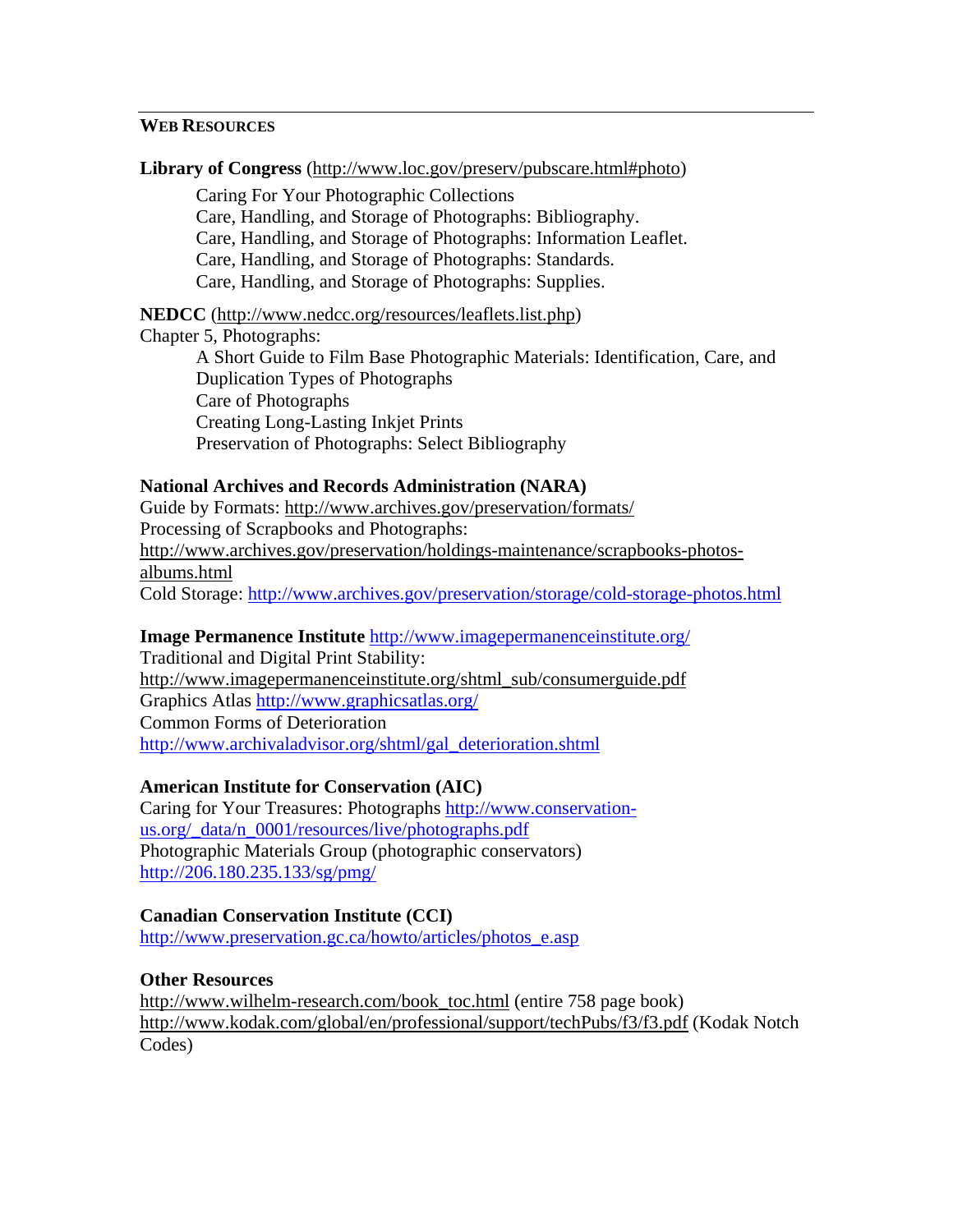**PAPER RESOURCES** (from the Library of Congress Preservation Office)

Adelstein, Peter Z. 1977. Manufacture and Physical Properties of Film, Paper, and Plates. In Neblette's Handbook of Photography and Reprography, 7th edition, John M. Sturge, ed. New York: Van Nostrand Reinhold, 127-147.

Albright, Gary. 1989. Flood Aftermath: the Preservation of Water-Damaged Photographs. Topics in Photographic Preservation (3) Washington DC: Photographic Materials Group, American Institute for Conservation of Historical and Artistic Works. 9-11

Canadian Conservation Institute. Notes. There are eight notes that pertain to photograph care:

N2/5 Using a Camera to Measure Light Levels.

N15/3 Display and Storage of Museum Objects Containing Cellulose Nitrate.

N16/1 Care of Encased Photographic Images

N16/2 Care of Black and White Photographic Glass Plate Negatives.

N16/3 Care of Black and White Photographic Negatives and Film.

N16/4 Care of Black and White Photographic Prints.

N16/5 Care of Colour Photographic Materials.

N16/6 Processing Contemporary Black-and-White Photographic Films and Paper. (May be ordered in English or French at http://www.cci-icc.gc.ca/).

Cartier-Bresson, Anne F. 1984. Les Papier Salés: Alteration et Restauration des Premieres Photographies sur Papier. Paris: Direction des Affaires Culturelles de la Ville de Paris.

Centre for Photographic Conservation. 1992. The Imperfect Image; Photographs – Their Past, Present, and Future.

Coe, B. and Haworth-Booth, M.A. A Guide to Early Photographic Processes. London: Victoria and Albert Museum, 1983.

Eastman Kodak. 1998. Safe Handling, Storage, and Destruction of Cellulose Nitrate Based Motion Picture Films. Publication H-182. Rochester, NY: Eastman Kodak.

Fischer, Monique and Andrew Robb. 1993. Guidelines for Care and Identification of Film-Base Photographic Materials. In Topics in Photographic Preservation. (5) Washington DC: Photographic Materials Group, American Institute for Conservation. 117-122.

Gillet, Martine; Garnier, Chantal; and Flieder, Françoise. 1981. Influence de l'Environment sur la Conservation des Documents Modernes. In Les Documents Graphiques et Photographiques: Analyse et Conservation. Paris: Editions de Centre National de la Recherche Scientifique, 93-109.

Haas, Werner. Non-impact Printing Technologies. 1989. In Imaging Processes and Materials – Nebelette's 8th Edition. John Sturge, Vivian Walworth, and Allan Sheep, eds. New York: Van Nostrand Reinhold.

Hendriks, Klaus B. 1991. Fundamentals of Photograph Conservation. Ottawa, Ontario: National Archives of Canada.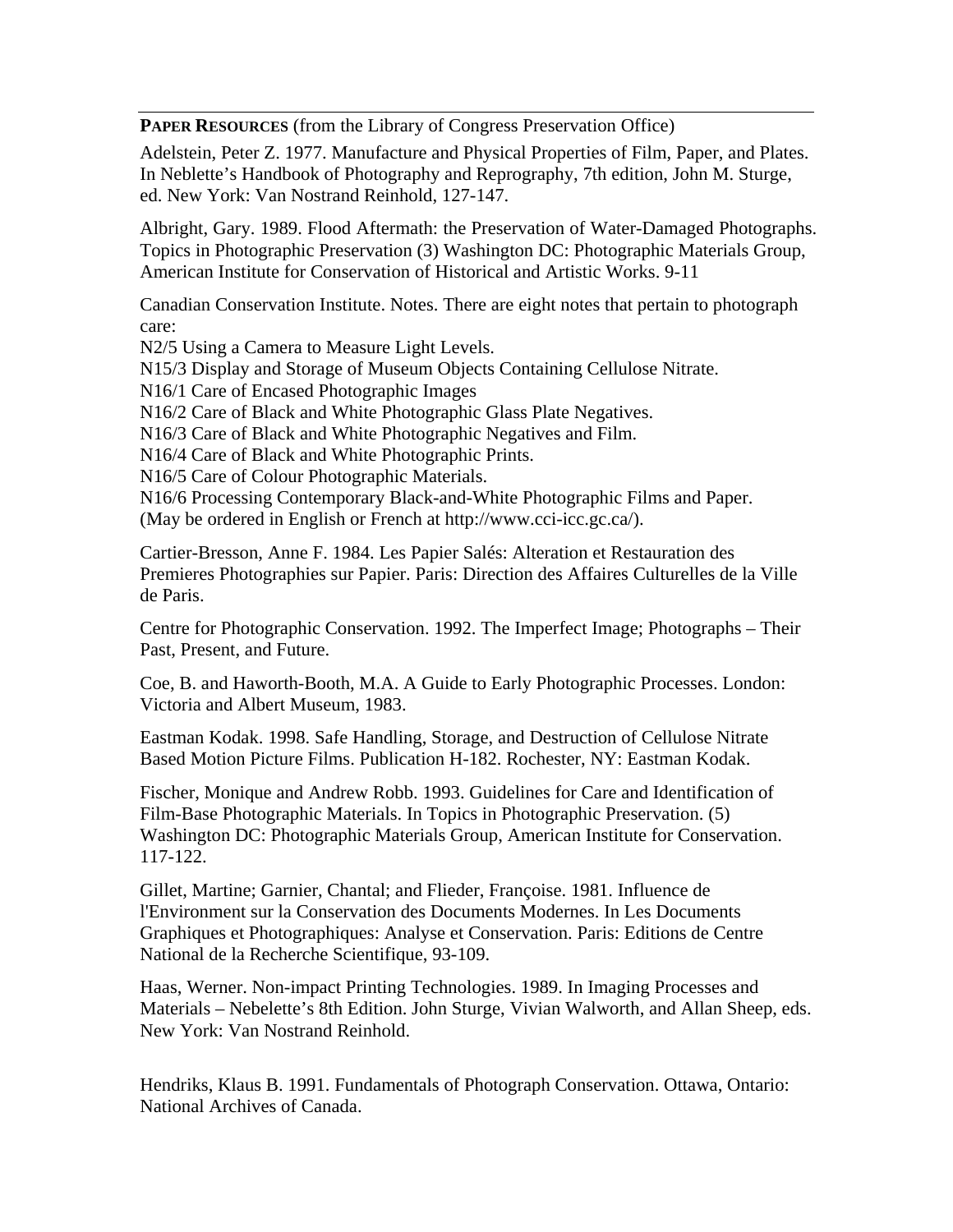Hendriks, Klaus B. and Lesser, B. 1983. Disaster Preparedness and Recovery: Photographic Materials. American Archivist 46 (1, Winter): 52-68.

Horvath, David. 1988. The Acetate Negative Survey: Final Report. Topics in Photographic Preservation (2) Washington DC: Photographic Materials Group, American Institute for Conservation. 25-39.

Jarry, Norelle. 1996. Computer imaging technology: the process of identification. The Book and Paper Group Annual (15) Washington, DC: Book and Paper Group of the American Institute for Conservation of Historic and Artistic Works. 53-59.

Keefe, Lawrence E., Jr., and Inch, Dennis. 1984. The Life of a Photograph: Archival Processing, Matting, Framing, and Storage. Boston, London: Focal Press.

Kennedy, Nora and Mustardo, Peter. 1989. Current Issues in the Preservation of Photographs. AB Bookman's Weekly (17, April 24): 1773-1783.

Kissel, Eleonore and Erin Vigneau. 1999. Architectural Photoreproductions: A Manual for Identification and Care. New Castle DE and New York: Oak Knoll Press and The New York Botanical Garden.

Krause, Peter. Color Photography. 1989. In Imaging Processes and Materials – Nebelette's 8th Edition. John Sturge, Vivian Walworth, and Allan Sheep, eds. New York: Van Nostrand Reinhold.

Lavedrine, Bertrand. *A Guide to Preventive Conservation of Photographic Collections*, Getty Conservation Institute, 2003.

McCabe, Constance. 1991. Preservation of 19th-Century Negatives at the National Archives. Journal of the American Institute for Conservation 30 (1, Spring): 41-73.

Nadeau, Luis. 1989. Encyclopedia of Printing, Photographic and Photomechanical Processes. Vols. 1 and 2. New Brunswick, Canada: Luis Nadeau.

Phibbs, Hugh. 1997. Preservation Matting for Works of Art on Paper. Picture Framers Magazine (8:February) Supplement.

Porro, Jennifer. 1991. Photographic Preservation and the Research Library Mountain, View, CA: Research Libraries Group.

Ostroff, Eugene, ed. 1987. Pioneers of Photography, Their Achievements in Science and Technology Springfield, VA: SPSE- Society for Imaging Science and Technology, 1987.

Puglia, Steven T. 1989. Negative Duplication: Evaluating the Reproduction and Preservation Needs of Collections. Topics in Photographic Preservation (3) Washington DC: Photographic Materials Group, American Institute for Conservation of Historical and Artistic Works. 123-134.

Reilly, James M. 1999. IPI Storage Guide for Color Photographs. Rochester, NY: Image Permanence Institute, Rochester Institute of Technology.

Reilly, James M. 1993. IPI Storage Guide for Acetate Film. Rochester, NY: Image Permanence Institute, Rochester Institute of Technology.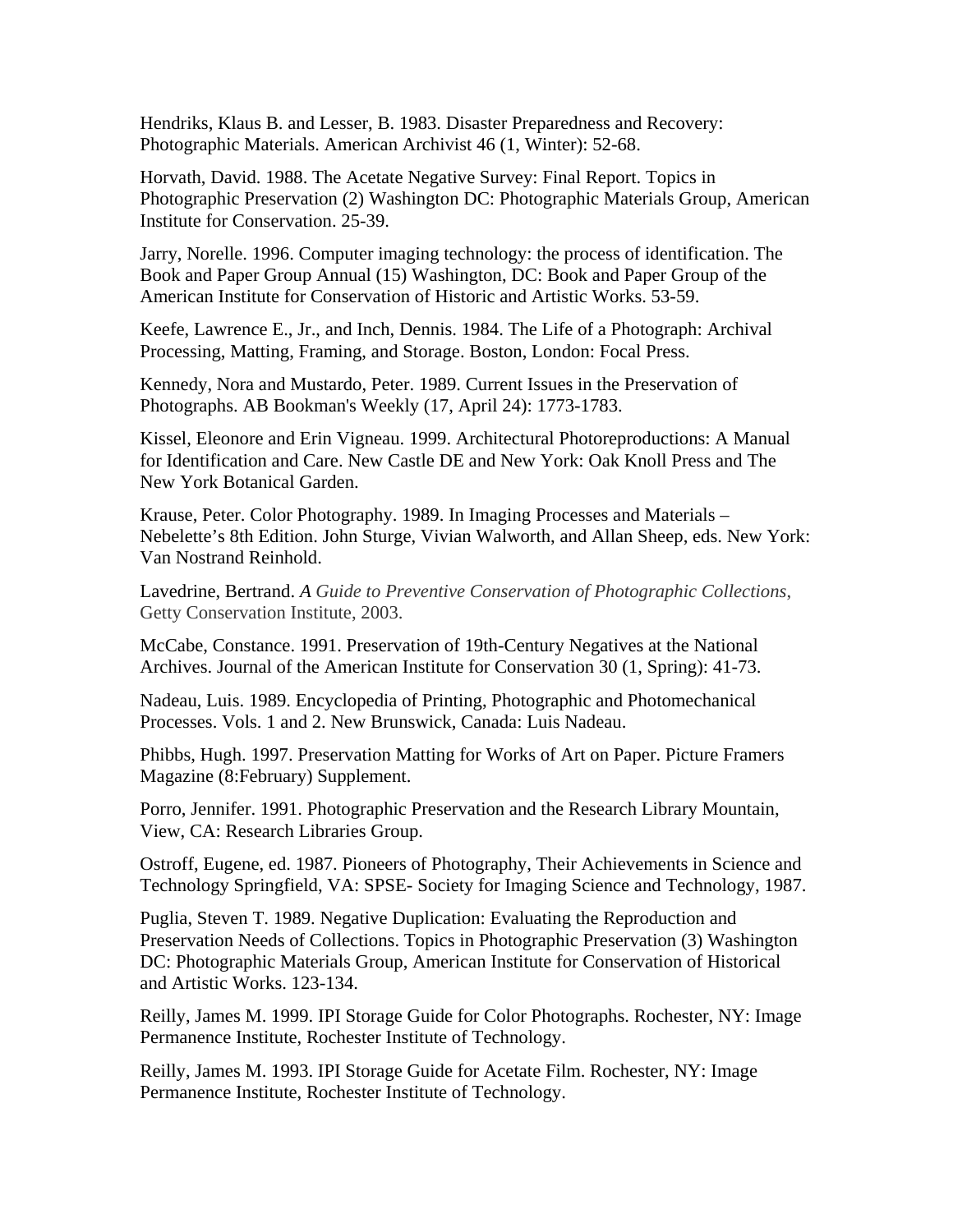Reilly, James M. 1986. Care and Identification of 19th-Century Photographic Prints. (Kodak Publication G-2S). Rochester, NY: Eastman Kodak Company. Re-published in limited numbers by Image Permanence Institute: http://www.imagepermanenceinstitute.org/shtml\_sub/cat\_pubs.asp#careid

Ritzenthaler, Mary Lynn, Munoff, Gerald J., and Long, Margery S. Archives and Manuscripts: Administration of Photographic Collections. (SAA Basic Manual Series). Chicago: Society of American Archivists, 1984.

Ritzenthaler, Mary Lynn, Diane L Vogt-O'Connor, with Helena Zinkham, Brett Carnell, Kit A Peterson. *Photographs: Archival Care and Management.* Society of American Archivists, 2006.

Smith, Anthony and R. Thompson, eds. 2001. Conference proceedings: Preservation and Conservation Issues Related to Digital Printing. London: Institute of Physics.

Thomson, Garry. 1986. The Museum Environment 2nd ed. Boston: Butterworths.

Wagner, Sarah, Constance McCabe, and Barbara Lemmen. 2001. Guidelines for Exhibition Light Levels for Photographic Materials. In Topics in Photographic Preservation. (9) Washington DC: Photographic Materials Group, American Institute for Conservation. 127-128.

Watkins, Stephanie. "Exhibition Guidelines for Photographic Materials." American Institute for Conservation, *Photographic Materials Group Conservation Catalog*, (2004), Chapter 1:1-71

Ware, Mike. 1999. Cyanotype: The History, Science and Art of Photographic Printing in Prussian Blue. London and Bradford, England: Science Museum and National Museum of Photography, Film, & Television.

Wilhelm, Henry. 2002. How Long Will They Last?: An Overview of the Light-Stability of Inkjet Prints and Traditional Color Photographs. In IS&T's 12th International Symposium on Photofinishing Technology. Springfield, VA: The Society for Imaging Science and Technology. 32-37.

Wilhelm, Henry. 1993. The Permanence and Care of Color Photographs. Grinnell, Iowa: Preservation Publishing Company.

Zachary, Shannon, ed. 2000. Conservation of Scrapbooks and Albums. Washington DC: Book and Paper Group / Photographic Materials Group, American Institute for Conservation.